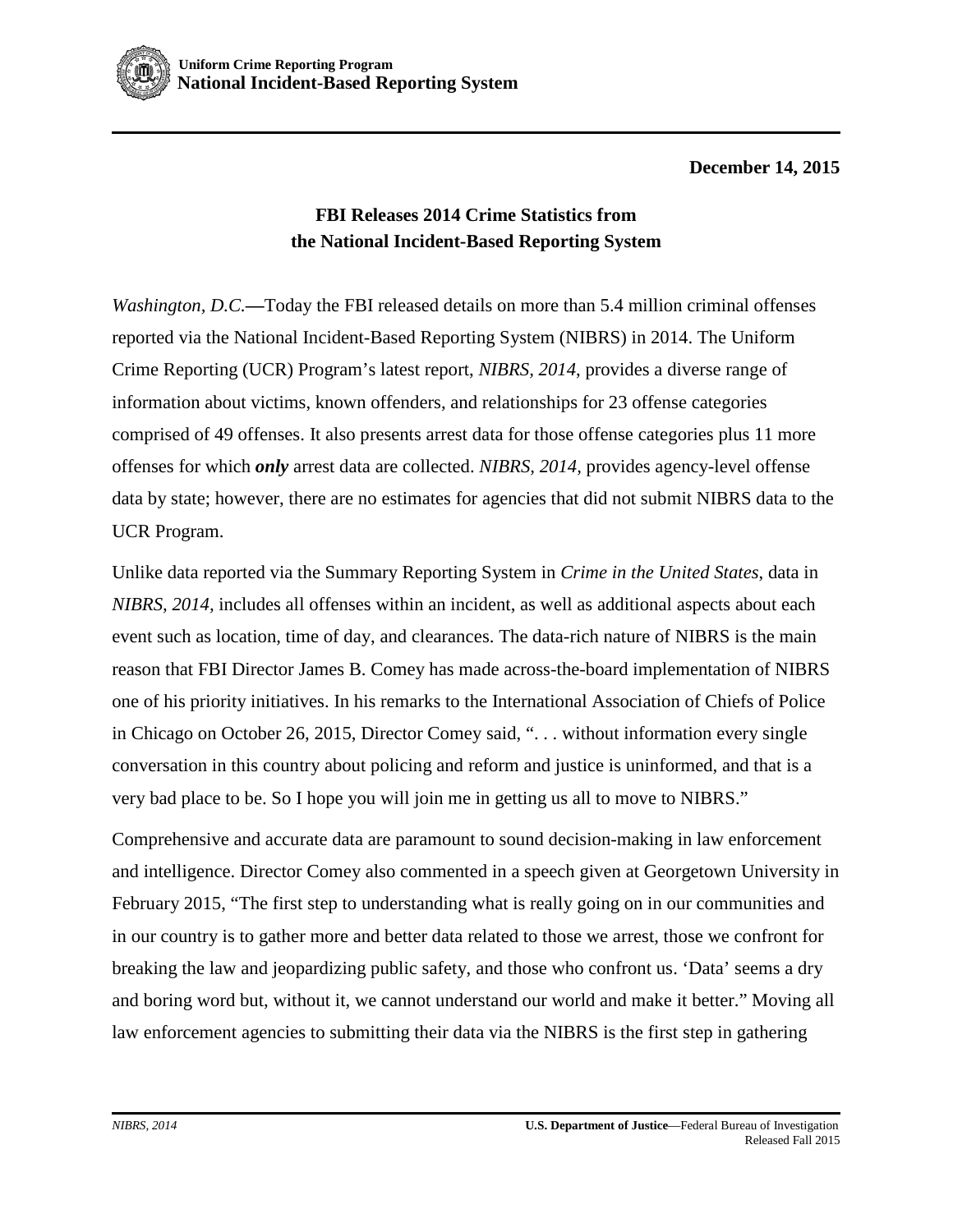more comprehensive data, an important goal of the UCR Program. The information in *NIBRS, 2014,* is an example of the kind of "better data" of which the Director is speaking.

Making use of these better data, the special report, *Sex Offenses Reported via NIBRS in 2013*, is included in *NIBRS, 2014*. This monograph is a brief illustration of the kind of granularity that can be achieved on a topic when more and deeper data are collected*.*

## **An Overview of** *NIBRS, 2014*

In 2014, 6,520 law enforcement agencies, representing coverage of more than 93 million U.S. inhabitants, submitted NIBRS data. While not yet nationally representative, this coverage represents 35.2 percent of all law enforcement agencies that participate in the UCR Program. A more detailed look at these data is available with the new interactive NIBRS map, which presents statistics for each agency that reported 12 months of NIBRS data in 2014.

NIBRS agencies reported 4,759,438 incidents that involved 5,489,485 offenses, 5,790,423 victims, and 4,414,016 known offenders. In addition, these agencies reported 3,099,779 arrestees. The number of reported arrestees for 2014 is not comparable to previous years' numbers due to a change in the methodology for calculating this number. The change included adding all persons arrested for Group B offenses to arrestees connected to Group A offenses, which were the only arrestee numbers published in previous years. (The Arrestees page of *NIBRS, 2014,* provides further detail.)

Of the reported offenses, 63.6 percent involved crimes against property (i.e., those crimes in which the object is attaining property), 23.0 percent involved crimes against persons, (i.e., crimes whose victims are always individuals), and 13.4 percent included crimes against society (i.e., typically "victimless crimes" that represent society's prohibition against engaging in certain types of activity, such as gambling).

NIBRS victim types, collected for all reported offenses, may be an individual, a business, an institution, or society as a whole. Of the 4,032,600 individual victims reported in 2014, 24.0 percent were between 21 and 30 years of age. A little more than half (51.0 percent) were female, 48.1 percent were male, and sex was unknown for 0.8 percent. The majority (72.0 percent) were White, 21.1 percent were Black or African American, 1.3 percent were